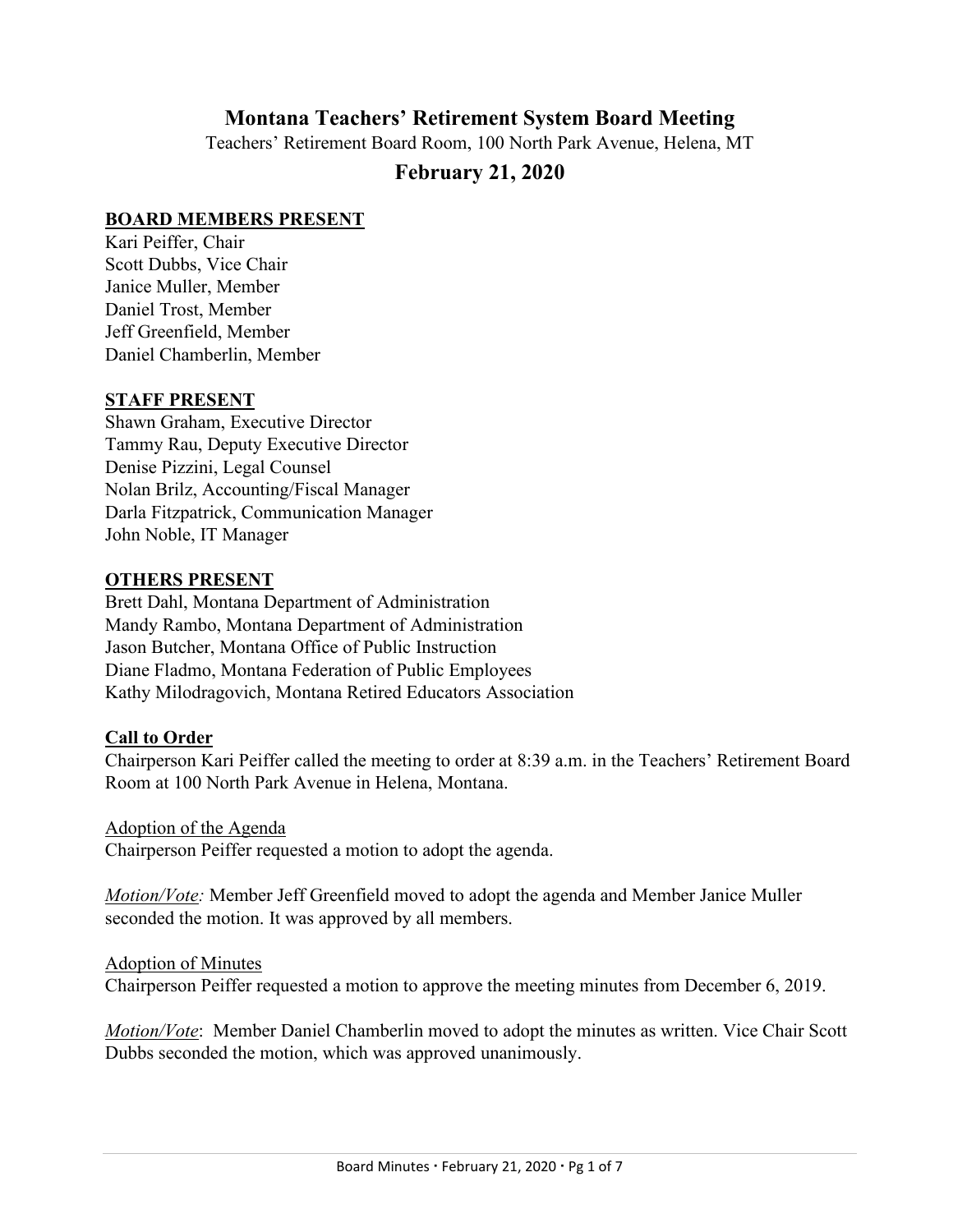# **Public Comment on Board Related Items**

Chairperson Peiffer provided an opportunity for members of the public to comment on any public matter not on the agenda and within the jurisdiction of the Board.

There were no comments from members of the public in attendance.

## **Cybersecurity Insurance**

Brett Dahl of the Department of Administration's Risk Management and Tort Defense division delivered a presentation on cyber/information security insurance. He reviewed the state's policy on privacy and data security, summarized the risks we face in the digital age, and then described how the state's insurance coverage protects agencies in the event of a breach or data loss.

The State of Montana constantly monitors its data networks for signs of attempted hacking. Scammers also employ sophisticated forms of social engineering to trick people into clicking on links or sharing sensitive information. Prevention is key, and TRS Board and staff complete cybersecurity training each year. Mr. Dahl noted TRS has not filed any claims, as there have been no incidents of data loss or accidental exposure of members' personally identifiable information.

Public Comment

There was no comment.

### **Board of Investments (BOI) Annual Report**

Dan Villa, BOI Executive Director, provided a status report on pension fund investment performance, goals and investment strategies. The Consolidated Asset Pension Pool (CAPP), created in 2017, allows the BOI to efficiently take advantage of buying opportunities following downturns in the market, while about 2% of assets are held in cash in the Short-Term Investment Pool (STIP). The BOI maintains an equity-centric but well diversified portfolio and maintains enough in fixed income to keep risk lower. Short-term market fluctuations are less important, given that pension funds take a very long-term approach to investing.

TRS Executive Director Shawn Graham asked Mr. Villa to comment on whether the BOI could realize savings by bringing investment managers in-house rather than paying management fees to outside firms. Mr. Villa noted that the BOI managed its own investments some years ago, but the size of today's funds would require several additional staff. Attracting talented stock analysts on state government salaries would be difficult. Even with management fees, the performance of Montana's pension fund investments meets or exceeds that of peers.

Mr. Villa said the unfunded liability and expected rate of return are often misunderstood by legislators and critics of defined benefit pensions. TRS's expected rate of return (now 7.50%) is not the return needed to pay benefits; rather, it is the return needed to pay down the unfunded liability over 30 years, as required by statute. As of December 31, 2019, TRS's inception to date rate of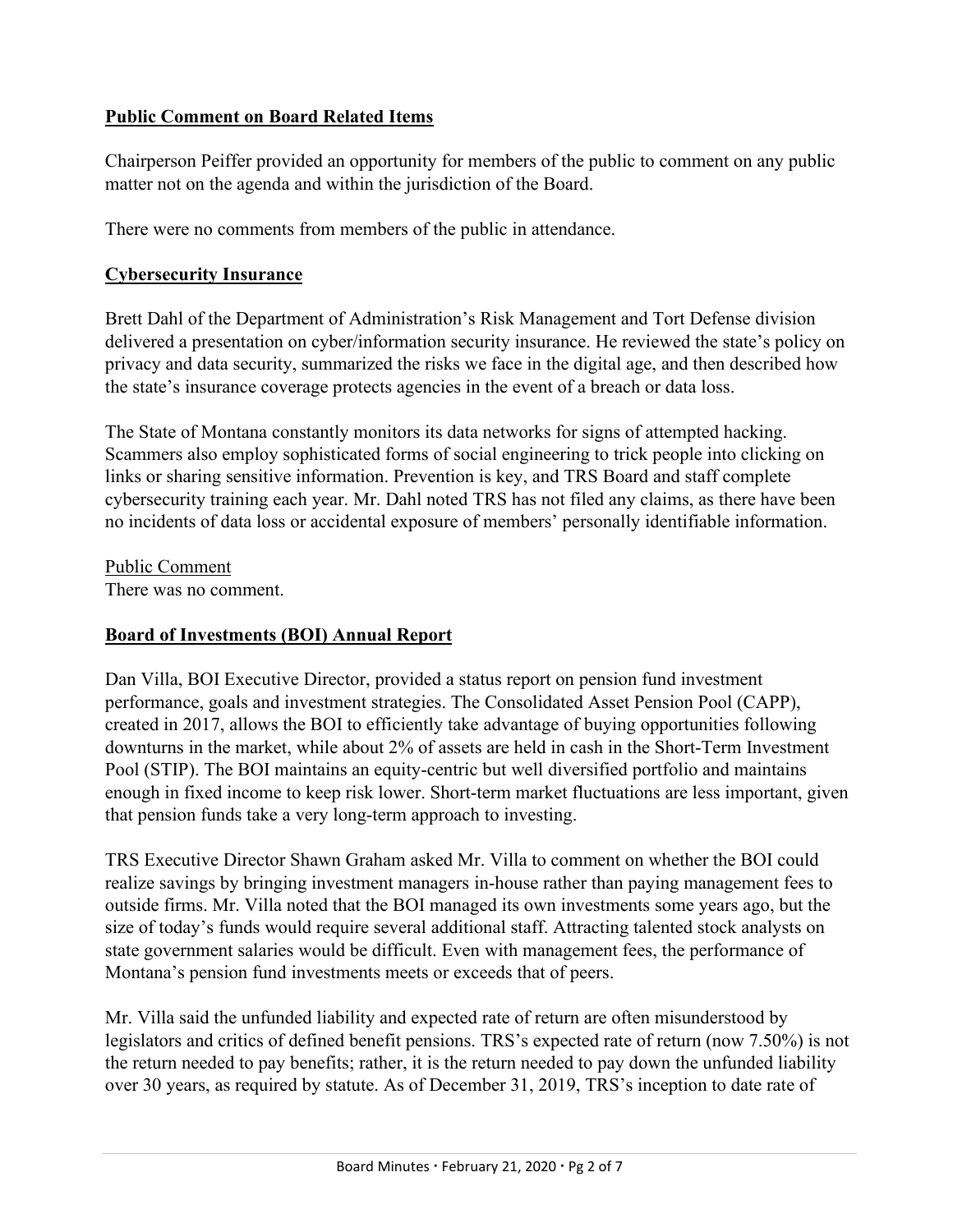return was 7.75%. Montana currently is adding to CAPP, not depleting assets, as many other states are doing.

Mr. Villa closed by announcing that Jon Putnam, BOI's former Director of Fixed Income, has been named Chief Investment Officer. He replaces Joe Cullen, who left the position last year. Rande Muffick, formerly BOI's Director of Public Market Investments, was named Deputy CIO.

Public Comment There was no comment.

### **Administrative Business**

## 2019 Legislative Audit Report

TRS Fiscal Manager Nolan Brilz announced that the Legislative Audit Division had issued an unmodified opinion on our Consolidated Annual Financial Report and TRS once again has received a GFOA certificate of achievement for excellence in financial reporting.

### FY 2020 YTD Financial Statements and Budget Reports

Compared to this period last year, total investments are up significantly due to the strong market. Budget reports reflect the capitalization of both the M-Trust Phase III project and leasehold improvements (construction costs) on the Park Avenue office space.

As discussed in previous meetings, the early completion of the M-Trust Phase III project resulted in some additional personal services costs being shifted to the operating budget, but at this time the budget still shows a small surplus.

# Personnel Committee Report

Chairperson Peiffer and Member Muller conducted Mr. Graham's annual performance review prior to this meeting. They noted that feedback on voluntary staff surveys was strong again this year, and the Board continues to be very pleased with his leadership. Chairperson Peiffer expressed appreciation for his efforts in acquiring the Park Avenue office space for staff.

### Tentative 2020 Meeting Dates

Members of the Board discussed dates for the May, August, and October 2020 meetings. The FY 2021 budget will be discussed at the May meeting, set for Friday, May 8. All agreed to schedule the August meeting to Wednesday, August 5. The fall meeting will be held Friday, October 9.

# Out-of-State Travel Requests

TRS IT Manager John Noble, Deputy Director Tammy Rau, Chief Legal Counsel Denise Pizzini, and Director Graham each plan to attend a conference this spring.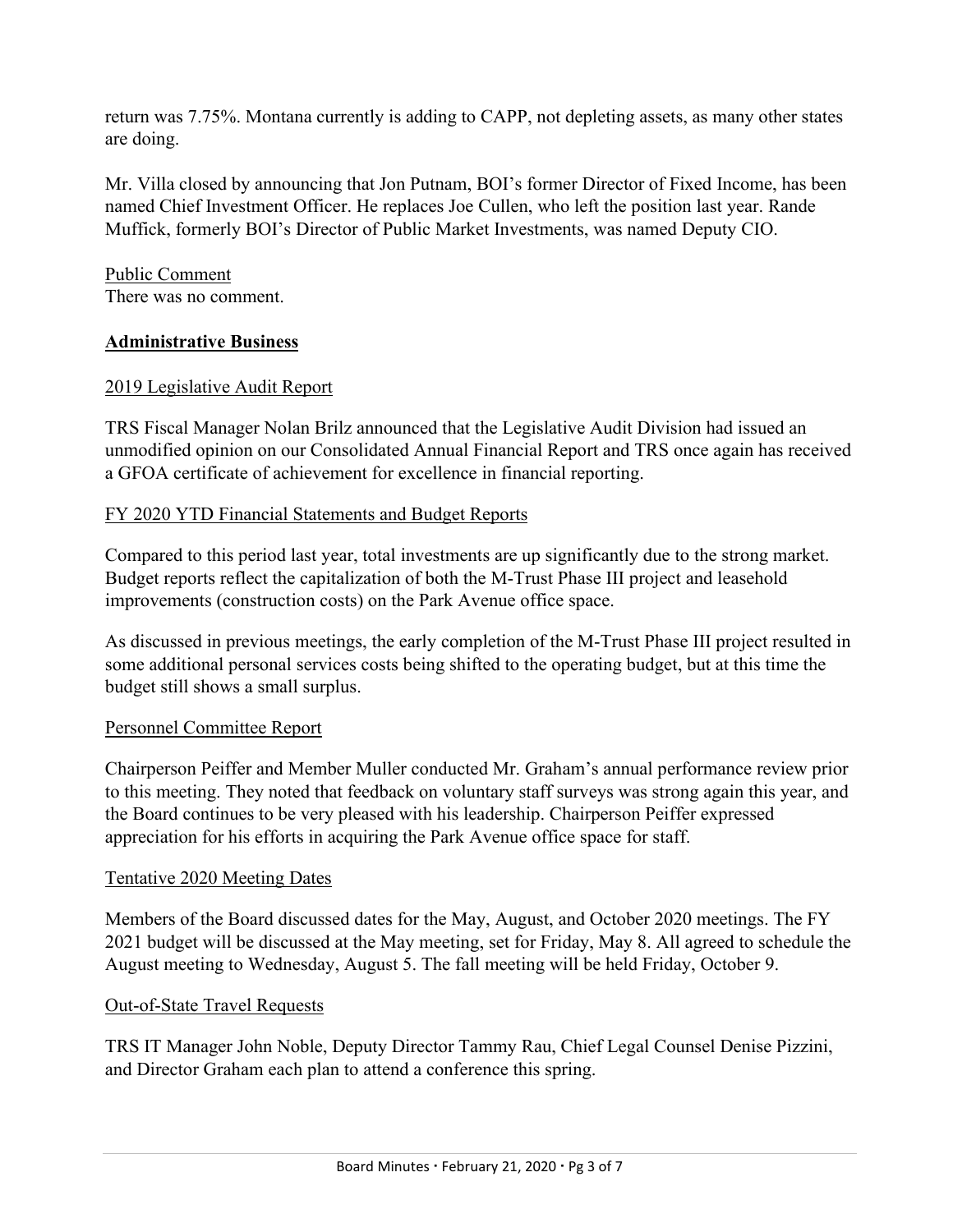*Motion/Vote:* Vice Chair Dubbs moved to approve the four travel requests. Member Daniel Trost seconded the motion and it was passed by all members.

## Next Meeting Date

The next regular meeting of the TRS Board will be held on Friday, May 8, 2020.

Public Comment There was no comment.

## **Executive Director's Report**

## Legislative Interim Committee Updates

In December 2019, Mr. Graham presented the results of TRS's July 1, 2019 actuarial valuation to both the Legislative Finance Committee and its Local Government/Pension subcommittee. He also attended the Legislative Week event in January 2020, at which Todd Green of TRS's actuarial firm Cavanaugh Macdonald spoke to the joint Legislative Finance Committee and State Administration and Veterans' Affairs committee about ASOP 51 Disclosure of Risk reports. Speakers from two other organizations delivered similar messages about the potential value of such risk analyses to lawmakers as well as their limitations. Either Mr. Graham or Mr. Green likely will present a TRS risk disclosure report to the Legislative Finance Committee in March.

### MASS Meeting Updates

Mr. Graham reported he had attended all regional Montana Association of School Superintendents meetings, where he discussed the value of the defined benefit pension and other topics such as working retirees, volunteers, and resources available on the TRS website. Because superintendents can speak to the value of TRS as both participants and employers, he encouraged them to contact their local legislators. Vice Chair Dubbs attended the Lewistown meeting and said attendees appreciated Mr. Graham's offer to answer questions anytime by telephone or email. Mr. Graham would like to attend these meetings in non-legislative years and members of the Board agreed.

### 1500 E. 6<sup>th</sup> Ave. Renovations and Lease Terms

Mr. Graham provided an update on the status of renovations at the old TRS building. Construction bids came in lower than expected, helping to offset the cost of replacing the roof, which had not been included in earlier cost projections. The work should be finished by mid-May, and Mr. Graham hopes to have a lease agreement signed with a unit of DPPHS before then. He then reviewed the terms of the ten-year lease with members of the Board.

*Motion/Vote:* Member Trost moved to approve the 1500 E. 6<sup>th</sup> Avenue lease terms. Vice Chair Dubbs seconded the motion and it was approved unanimously.

# MPERA/PureView Case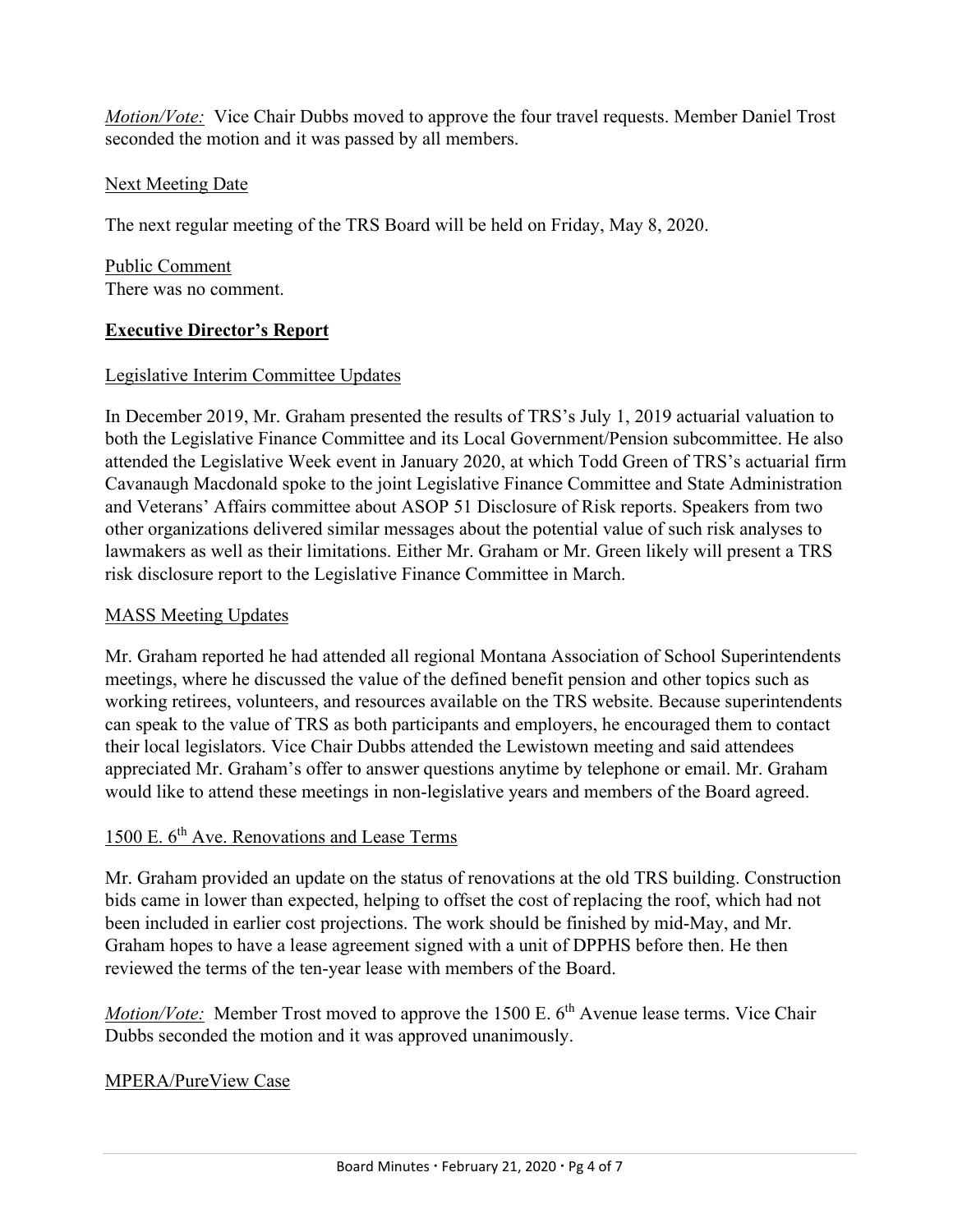PureView Health Clinic intends to separate from Lewis and Clark County, which means its approximately 60 employees will no longer be eligible to participate in the Public Employees' Retirement System. PureView has some retired members who already receive a benefit and several vested members who are entitled to a future retirement benefit. MPERA has filed a petition for declaratory judgment with the Montana Supreme Court to demand payment from PureView for those employees' unfunded liability. Mr. Graham reported that TRS, with the support of the Board's litigation committee, is drafting an amicus brief in support of MPERA.

Chief Legal Counsel Denise Pizzini stated that while TRS is not directly affected, our amicus brief will take the position that the retirement boards have a right under the Montana Constitution and a fiduciary duty to seek payment from employers who leave the system. There is precedent, including that the Legislature required supplemental contributions from the Montana University System after its separation from TRS in the 1990s, with those contributions continuing through at least 2033. If the Court were to reach a different conclusion in the MPERA/PureView case, the remaining PERS employers would have to bear the cost, setting a bad precedent for TRS.

## Public Comment

Ms. Fladmo appreciates the Board's support of Mr. Graham and other TRS staff who go out and advocate for TRS. She requests that every member of the Board also take a message to their communities and legislators about the good work being done at TRS.

## **Disability Retirement Applications**

### *Closed Meeting*

### Executive Session to Discuss Disability Applications

At 11:48 a.m. the meeting was closed to the public, as a disability applicant's right to privacy clearly exceeds the merits of public disclosure.

Deputy Director Rau presented one application for disability retirement benefits.

# *Open Meeting*

The meeting was reopened at 11:58 a.m. Ms. Pizzini announced that Chairperson Peiffer knows the applicant and therefore has recused herself from the discussion and vote.

Chairperson Peiffer requested a motion on the request for disability retirement for V.A. Member Trost moved to approve the application. Member Muller seconded the motion, and it was passed by five members with Chairperson Peiffer abstaining.

# **Legal Counsel's Report**

### Legal Issues

Ms. Pizzini provided an update on the two contested case matters involving retired members. In the Zabrocki matter, all pretrial pending motions have been resolved and orders issued, and attorneys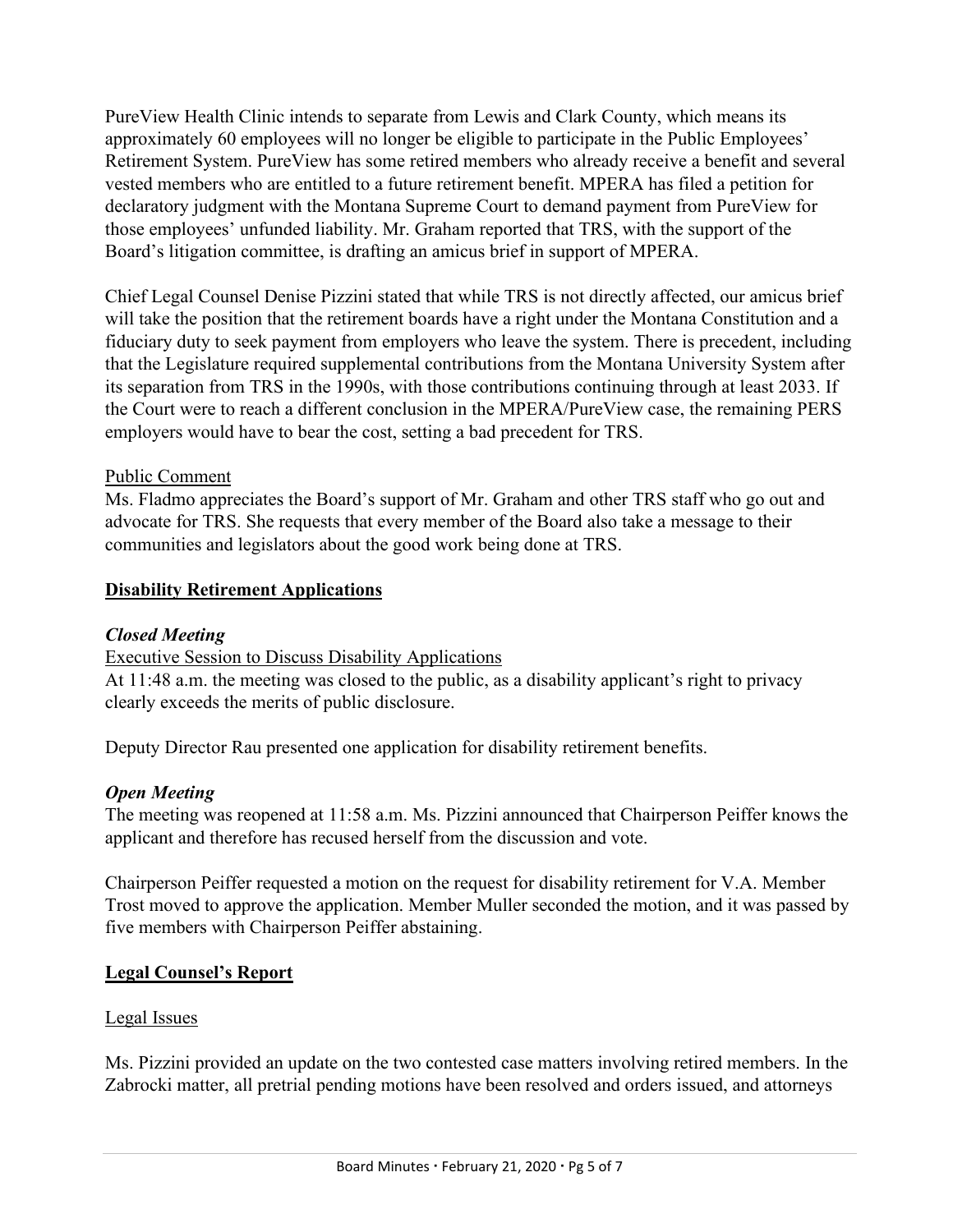now are briefing on the underlying issues on the petition for judicial review. Oral arguments are scheduled for May 11, 2020.

The other issue pending petition for judicial review is the Thane matter. Discovery closes on February 28, 2020, on which date Ms. Pizzini and Mr. Graham will travel to Missoula for depositions. She expects motions for summary judgment in the case. If the matter is not decided on those motions it will go to a hearing, scheduled for June 15, 2020. Either way, the case likely will come back before the Board this summer.

Ms. Pizzini and Mr. Graham will keep the Board apprised on these matters and on the status of the MPERA/PureView case.

## **Applications and Retirement Benefits**

## Regular, Survivorship, Adjustments and Corrections

Deputy Director Rau reported that staff had processed 48 applications between November 1, 2019 and January 31, 2020, including one for a member with 49 years of service. TRS staff will soon see a large volume of applications for members retiring at the end of the school year.

Vice Chair Dubbs announced his own retirement this year, after 40 years of service as an educator and more than 20 years on the TRS Board. Members of the Board and staff congratulated and thanked him for his dedication.

# **Long Range Planning**

### Strategic Planning Commitment Worksheet

Mr. Graham reported that all tasks on the commitment worksheet are on track, but because the document was only recently approved, no updates had been made to it. Chairperson Peiffer and Member Muller said the worksheet helps them evaluate Mr. Graham's performance each year.

# **Board Training**

### Privacy and Security of Personal Information

Ms. Pizzini stated that the earlier presentation by Mr. Dahl provided the basis for this annual training, and she reviewed the types of personal information TRS collects about members, why it is collected, and which staff and contractors have access to it. She mentioned that members' full SSNs are only collected on TRS forms when necessary, and TRS staff now write the seven-digit M-Trust Person ID rather than SSN on documents that will be committed to the imaging system.

### Adopt Technical Changes to Policy

The TRS Privacy and Security of Personal Information policy had been changed only to correct relevant cross-references to statute.